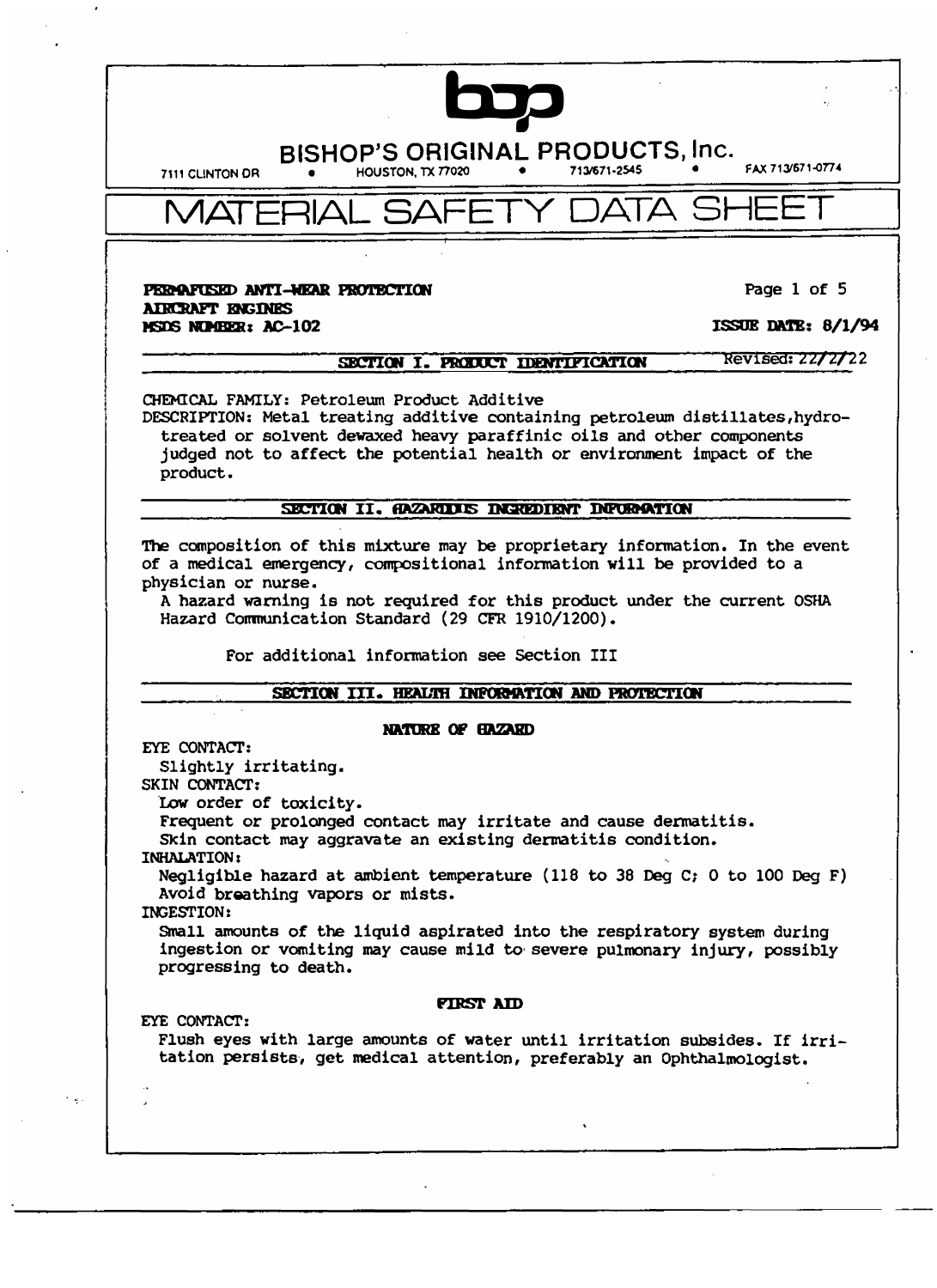ANTI WEAR ENGINE PROTECTION- AC-1O2 Page.2 of 5

### SKIN CONTACT,

Inmediately flush with large amounts of water; use soap if available. Remove contaminated clothing, including shoes, after flushing has begun. INHALATION:

Using proper respiratory protection, immediately remove the affected victim fran exposure. Administer artificial respiration if breathing has stopped. Keep at rest. ca11 for prompt medical attention. INGESTION:

00 NOT induce vomiting. If individual is conscious, give milk or water to dilute stanach contents. Keep warn and quiet. ca11 for prompt medical attention. 00 NOT attempt to give anything by mouth to an unconscious person.

#### **PRECAUTIONS**

### SPECIAL PRECAUTIONS

Health studies have shown that many petroleum hydrocarbons pose potential human health risks which may vary fran person to person. As a precaution, exposure to liquids, vapors mist or fumes should be minimized. Wash hands thoroughly after handling material. Avoid contact with skin and eyes.

## PERSONAL PROTECTION

For open system where contact is likely, wear safety glasses with side shields, long sleeves and chemical resistant gloves. Where contact may occur, wear safety glasses with side shields. Where concentration in air may exceed the limits given in Section VII and engineering, work practice or other means of exposure reduction are not adequate, NIOSH/MSHA approved respirators may be necessary to prevent overexposure by inhalation.

### VENTILATION

The use of local exhaust ventilation is recommended to control process emissions near the source. Laboratory samples should be stored and handled in a lab hood. Provide mechanical ventilation of confined spaces. See respiratory protection reconrnendation.

### CHRONIC EFFECTS

This product contains petroleum base oils which may be refined by various processes including severe solvent extraction, severe hydrocracking, or severe hydrotreating. None of the oils require a cancer warning under OSHA Hazard Communication Standard (29 CFR 1910-1200). These oils have not been listed in the National Toxicology Program (NTP) Annual Report nor have they been classified by the International Agency for Research on Cancer (IARC) as; carcinogenic to humans (Group 1), probably carcinogenic to humans (Group 2A), or possibly carcinogenic to humans (Group 2B).

During use in engines, contamination of oil with low levels of cancer causing combustion products occurs. Used motor oils have been shown to cause skin cancer in mice following repeated application and continuous exposure. Brief or intermittent skin contact with used motor oil is not expected to have serious effects in humans if the oil is throughly removed with soap and water.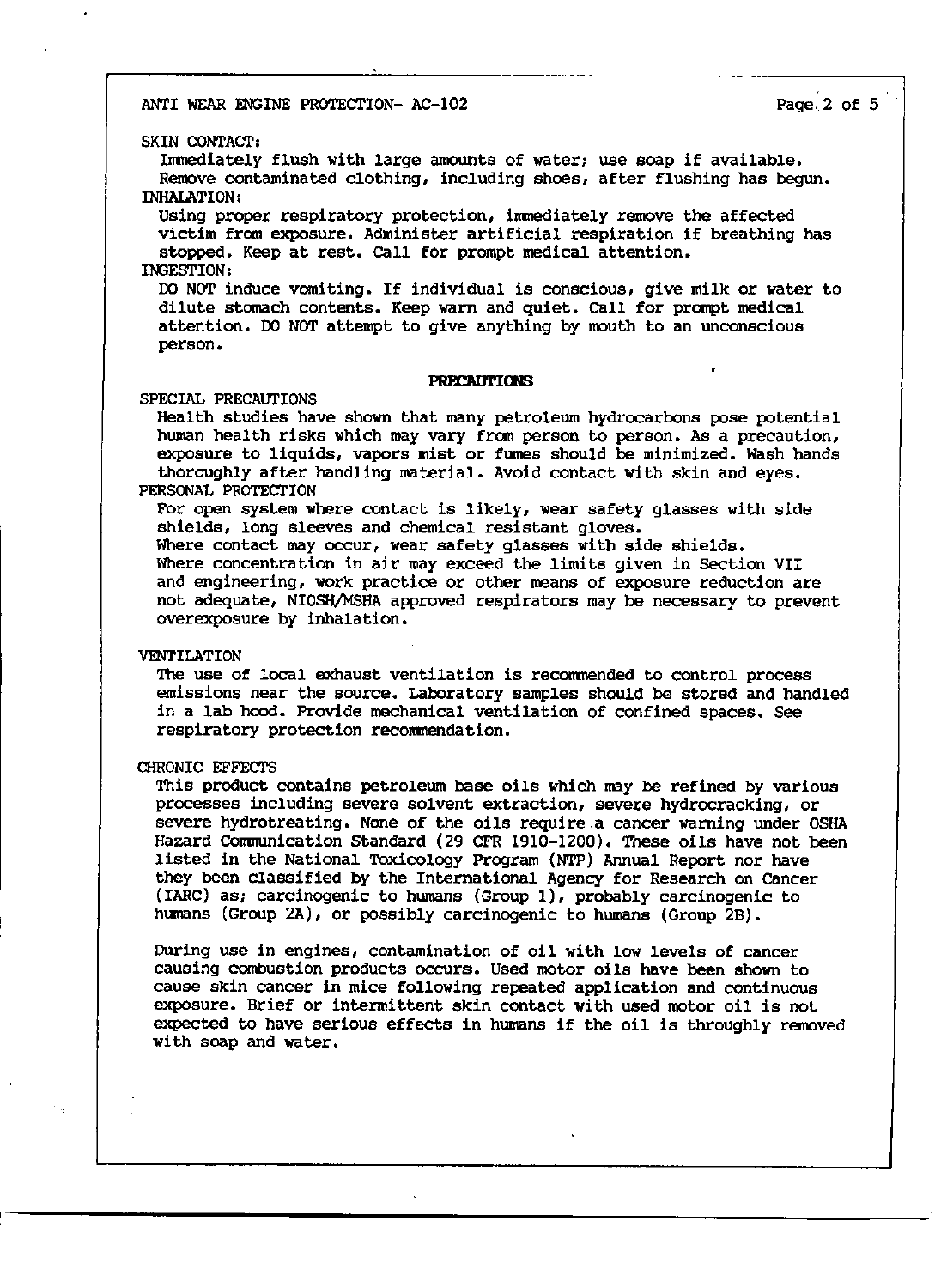ANTI WEAR ENGINE PROTECTION - AC-102 Page 3 of  $5$ 

### SECTION IV. FIRE AND EXPLOSION HAZARD

FLASHPOINT: 470 Deg. F METHOD: PM NOTE: Typical FLAMMABLE LIMITS: NDA AUl'OIGNITION TEMPERATURE: NDA

GENERAL HAZARD ,

canbustible Liquid, can form combustible mixtures at temperatures at or above the flash point.

Toxic gases will form upon combustion.

"Empty" containers retain product residue (liquid and/or vapcr) and can be dangerous. DO NOT PRESSURIZE, COT, WELD, BRAZE, SOLDER, DRILL, GRIND, OR EXPOSE SUCH CONTAINERS TO HEAT, FLAME, SPARKS, STATIC ELECTRICITY, OR OTHER SOURCES OF IGNITION: THEY MAY EXPLODE AND CAUSE INJURY OR DEATH. Empty drums should be completely drained, properly bunged and promptly returned to a drum reconditioner, or properly disposed of.

## FIRE FIGHTING

Use water spray to cool fire exposed surfaces and to protect personnel. Isolate "fuel" supply from fire.

Use foam, dry chemical, CO2, fog or water spray to extinguish fire. Respiratory and eye protection required for fire fighting personnel. Avoid spraying water directly into storage containers due to danger of boil over.

HAZARDOUS CCMBUSTION PRODUCTS

Fumes, smoke, carbon monoxide, aldehydes and oxides of nitrogen, magnesium, zinc, sulfur, phosphorus are forned. Hydrogen sulfide may also be released.

# SECTION V. SPILL CONTROL PROCEDURE

LAND SPILL

'Ibis product is not expected to present any environmental problems other than those associated with oil spills. Eliminate sources of flow. Prevent additional discharge of material. For small spills implement cleanup procedures; for large spills implement cleanup procedures and, if in public area, keep public away and advise authorities. Also, notify the National Response Center 1-800-424-8802

Prevent liquid from entering sewers, watercourses, or low areas. Contain spilled liquid with sand or earth. Absorb with fire retardant sawdust, diatomaceous earth, etc. Shovel up and dispose of at an approved waste disposal facility in accordance with current applicable laws and regulations.

Recover by pumping (use an explosion proof or hand pump) or with a suitable absorbent.

Consult an expert on disposal of recovered material and ensure confonnity to local disposal regulations.

WATER SPILL

Eliminate sources of flow. Warn occupants and shipping in surrounding and downwind areas of hazard and request all to stay clear. Remove from surface by skimming or with suitable adsorbents.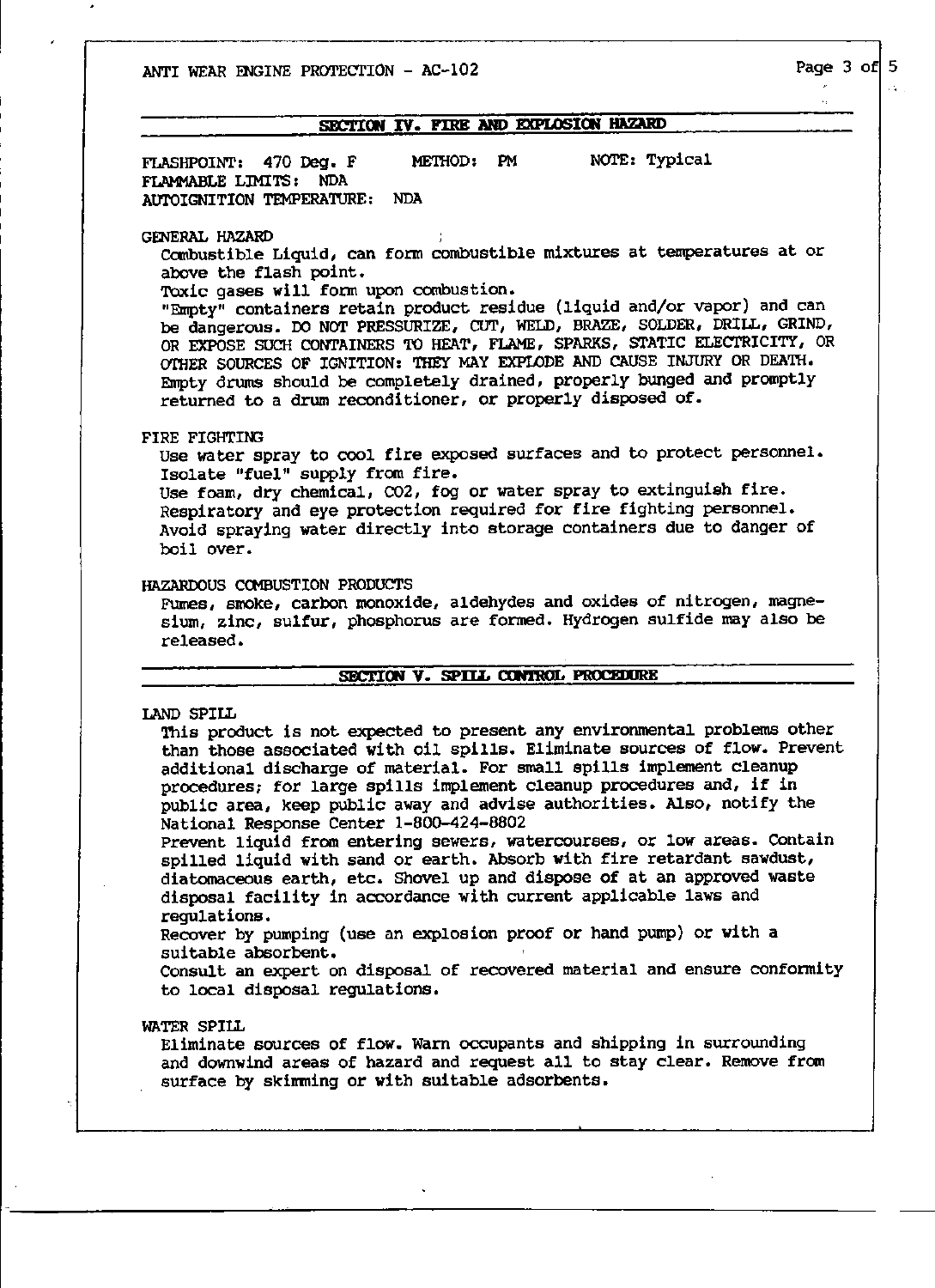ANTI WEAR ENGINE PROTECTION  $-$  AC-102 page 4 of 5

**Consult an expert on disposal of recovered material and ensure conformity to local disposal regulations.** 

#### **SECTION VI. NOTES**

HAZARD RATING SYSTEM: **This information is for people trained in: National Paint & Coatings Association's (NPCA) Hazardous Materials Identification System (HMIS)**  National Fire Protection Association (NFPA) **Identification of the Fire Hazards of Materials**  HEALTH FLAMMABILITY REACTIVITY  $NPCA-HMIS$ 0 0 1 1 0 0 KEY  $4 =$  **Severe 3 = Serious**  2 = **Moderate**   $1 =$  Slight O = **Minimal** 

#### SBCTION VII. RECULATORY INPORMATION

DEPARTMENT OF TRANSPORTATION (DOT): DOT SHIPPING DESCRIPTION: PETROLEUM OIL N.O.I.B.N..

FLASHPOINT: 470 Deg. F ME'IHOD: PM NOTE: Typical

**TSCA: Cornponerits of this product are listed on the TSCA Inventory.** 

**CCMPOSITION COMMENT: Based upon information reviewed to date, this product fits the ACGIH definition for mineral oil mist. The ACGIH TLV is**  5 mg/m3, the OSHA PEL is 5 mg/ m3.

**DOT HAZARD CLASS: Not designated as a hazardous material by the Federal 00'1'.**  DOT IDENTIFICATION NUmER: N/A

# SECTION VIII. TYPICAL PHYSICAL & CHEMICAL PROPERTIES

Specific Gravity (@ F): 28.2 at 60 Vapor Pressure (mmHg @ F): NDA Density: 7.6 lbs/gal **Solubility in Water: Insoluble**  Viscosity (cSt  $\mathfrak{E}$  F); 143.15 cSt  $\mathfrak{E}$  100 Specific Gravity of Vapor (@ 1 atm. Air = 1): Greater than 5 Freezing/Melting Point/Range (F): 0 Evaporation Rate ( $n-Bu$  Acetate = 1): NDA Boiling Point/Range (F): 600